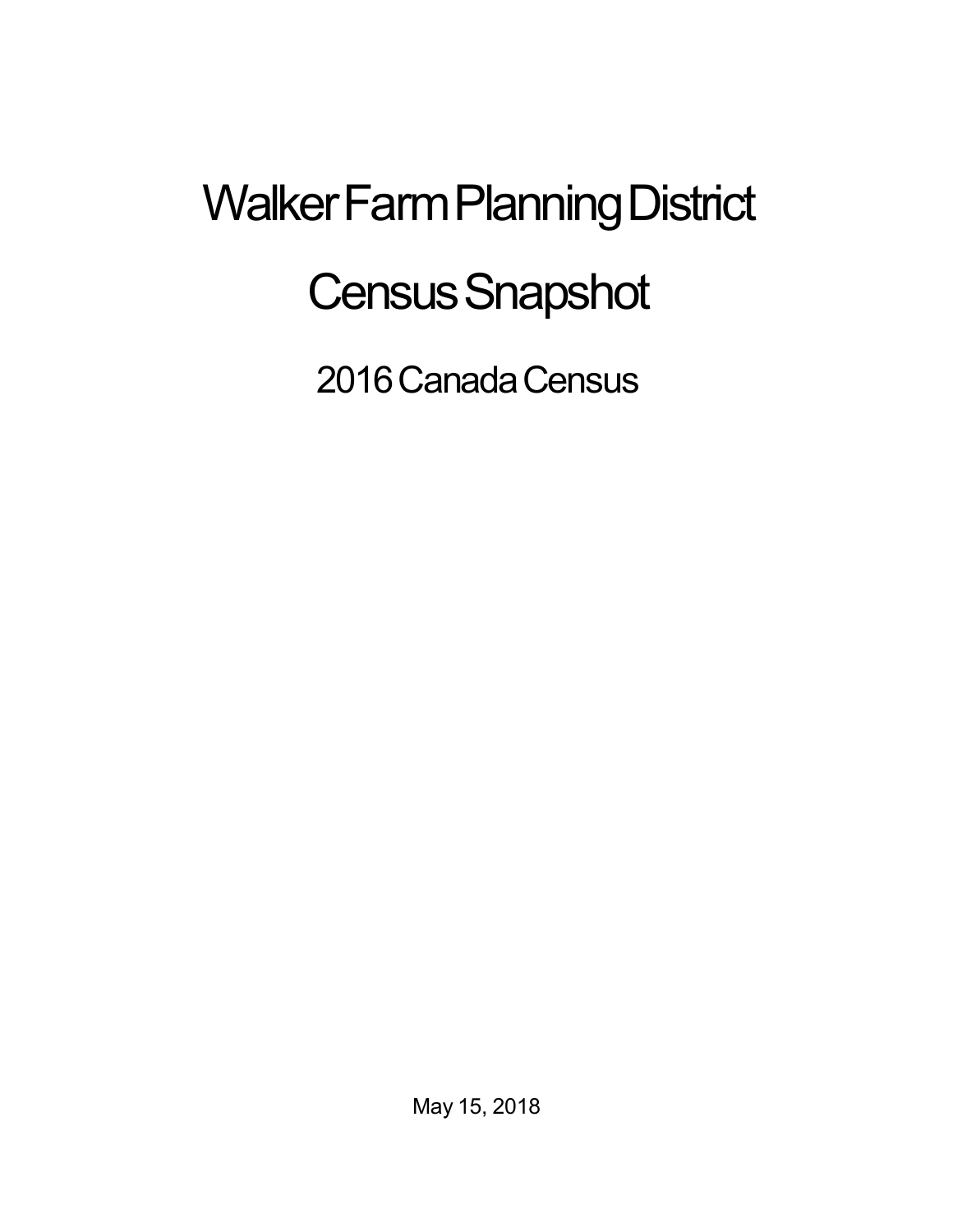City of Windsor Planning Department Walker Farm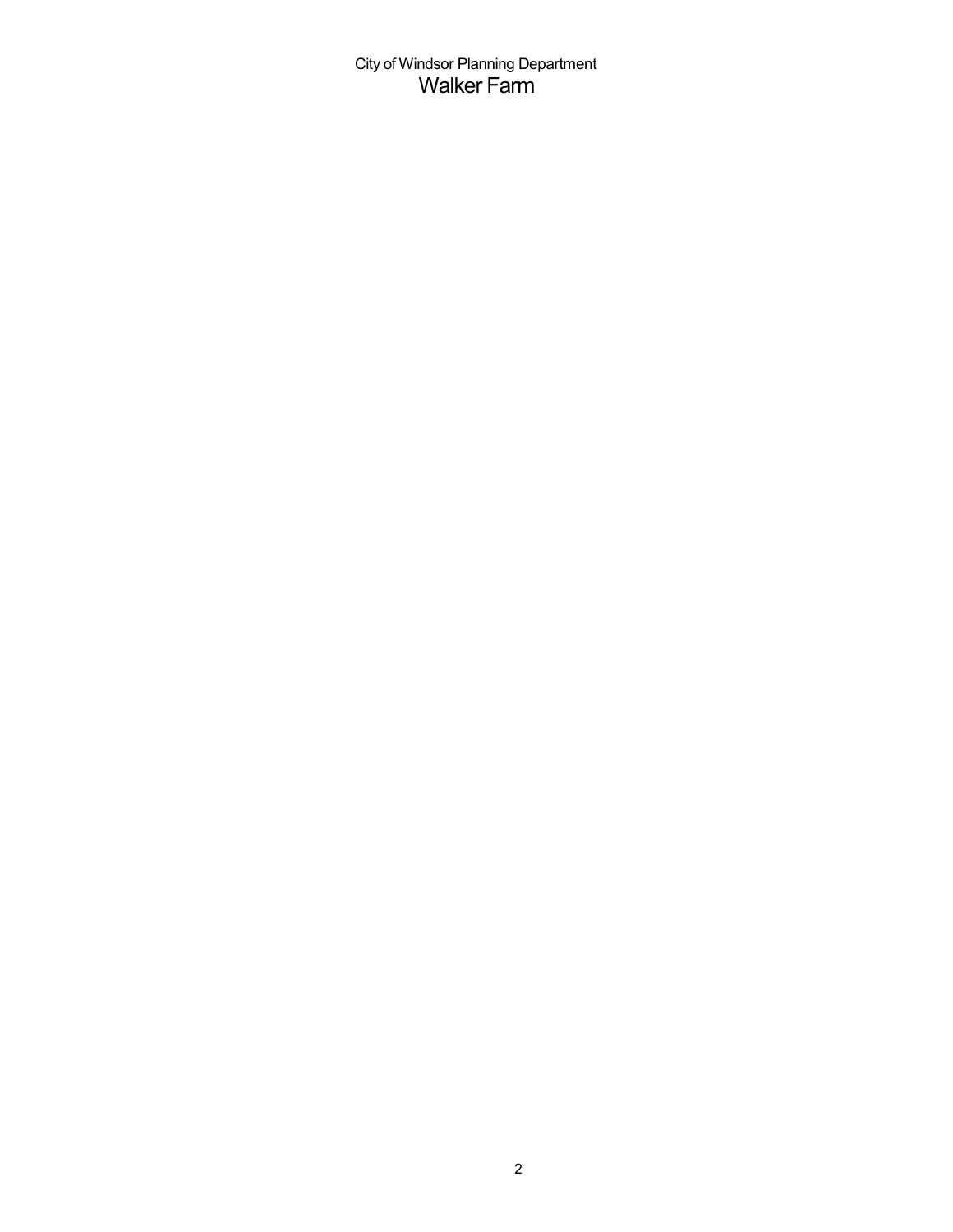## City of Windsor Planning Department 2016 Census Census Snapshot

| 2016 Census<br><b>Census Snapshot</b> | <b>Walker Farm</b> |     |
|---------------------------------------|--------------------|-----|
|                                       |                    | %   |
| <b>Total Population</b>               | 317                |     |
| Males                                 | 155                | 49% |
| Females                               | 162                | 51% |
|                                       |                    |     |
| 2016 Population by Age                | 317                |     |
| 0 to 4 years                          | 18                 | 6%  |
| 5 to 9 years                          | 18                 | 6%  |
| 10 to 14 years                        | 11                 | 3%  |
| 15 to 19 years                        | 15                 | 5%  |
| 20 to 24 years                        | 18                 | 6%  |
| 25 to 29 years                        | 22                 | 7%  |
| 30 to 34 years                        | 22                 | 7%  |
| 35 to 39 years                        | 14                 | 5%  |
| 40 to 44 years                        | 18                 | 6%  |
| 45 to 49 years                        | 22                 | 7%  |
| 50 to 54 years                        | 22                 | 7%  |
| 55 to 59 years                        | 25                 | 8%  |
| 60 to 64 years                        | 15                 | 5%  |
| 65 to 69 years                        | 29                 | 9%  |
| 70 to 74 years                        | 22                 | 7%  |
| 75 to 79 years                        | 18                 | 6%  |
| 80 to 84 years                        | 14                 | 5%  |
| 85 to 89 years                        | 7                  | 2%  |
| 90 to 94 years                        | $\overline{4}$     | 1%  |
| 95 to 99 years                        | 4                  | 1%  |
| 100 years and over                    | 0                  | 0%  |
|                                       |                    |     |
| 0 to 14 years                         | 40                 | 13% |
| 15 to 64 years                        | 188                | 59% |
| 65 years and over                     | 93                 | 29% |
| 85 years and over                     | 14                 | 5%  |
|                                       |                    |     |
| Average age of population             | 48.9               |     |
| <b>Median age</b>                     | 47.9               |     |
|                                       |                    |     |
| <b>Families</b>                       | 91                 |     |
| Persons per family                    | 2.6                | 3%  |
|                                       |                    |     |
| Total couple families                 | 76                 | 83% |